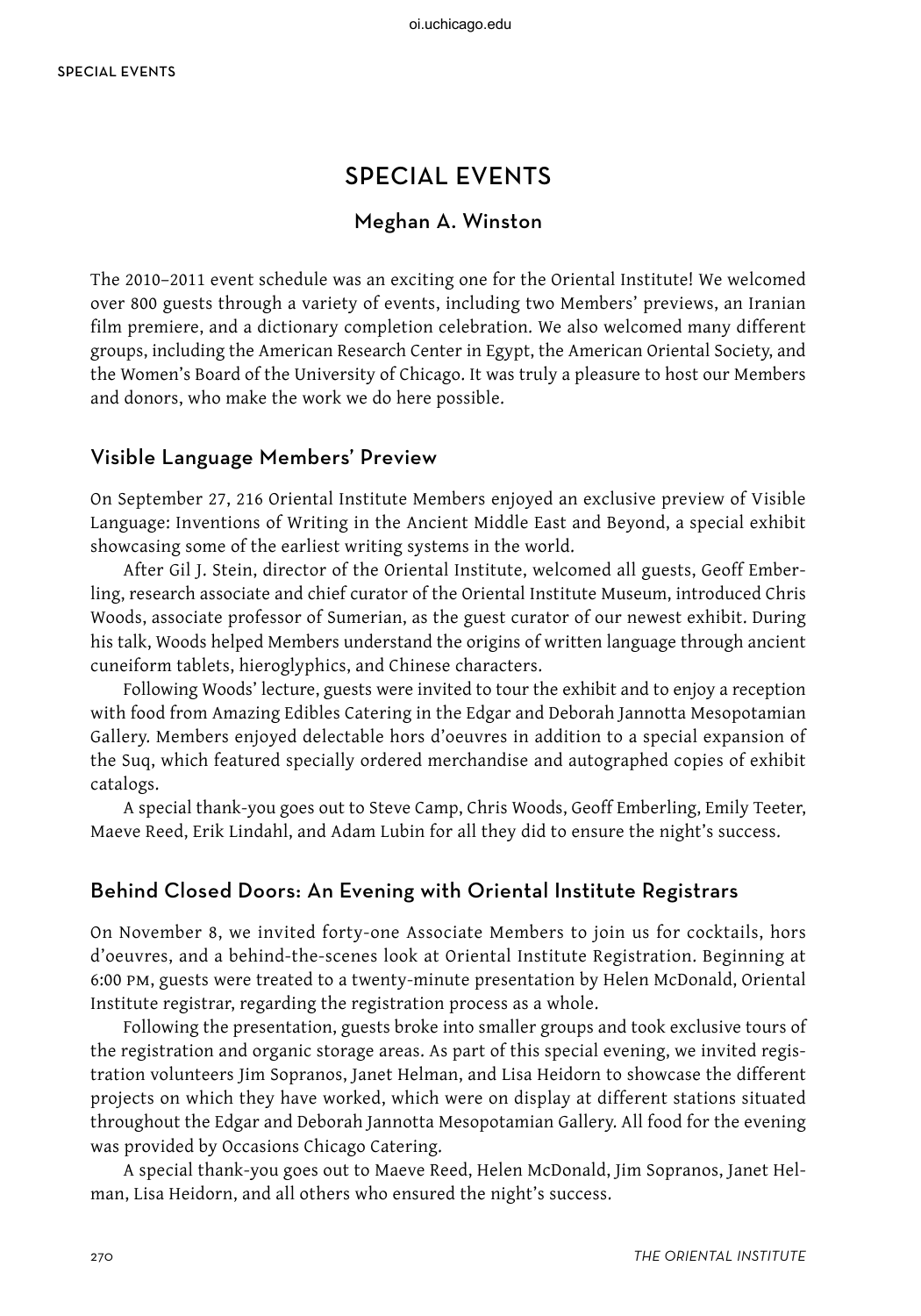#### Records of Their Time — A James Henry Breasted Society Event

On December 1, thirty-seven James Henry Breasted Society Members met at the Art Institute of Chicago for a personalized tour of the special exhibit Ancient Chinese Bronzes from the Shouyang Studio: The Katherine and George Fan Collection. After a greeting from James Cuno, president of the Art Institute of Chicago, the tour, lead by Visible Language curator Christopher Woods and University of Chicago professor Edward Shaughnessy, covered the ancient Chinese bronzes, which highlighted the historical and technical elements of China's most prized cultural possession — its writing system. Following the tour, guests enjoyed cocktails, hors d'oeuvres, and a seated dinner at the nearby University Club. The menu for the evening included duck spring rolls, lobster bisque, grilled chicken breast, and a citrus cheesecake.

A special thanks goes out to everyone involved who ensured the night's success.

#### Before the Pyramids Members' Preview

On March 28, 210 Oriental Institute Members enjoyed an exclusive preview of Before the Pyramids: The Origins of Egyptian Civilization, a special exhibit showcasing hieroglyphic writing, architecture, and the origins of kingship — some of the most fundamental aspects of ancient Egyptian civilization.

After Gil J. Stein, director of the Oriental Institute, welcomed all guests, Geoff Emberling, former research associate and chief curator of the Oriental Institute Museum, introduced Emily Teeter, research associate, as the guest curator of our newest exhibit. During her talk, Teeter helped Members understand the Predynastic and Early Dynastic periods of Egypt through a discussion of ancient pottery, statues, and palettes.

Following Teeter's lecture, guests were invited to tour the exhibit and to enjoy a reception with food provided by Amazing Edibles Catering in the Edgar and Deborah Jannotta Mesopotamian Gallery. Members enjoyed delectable hors d'oeuvres in addition to a special expansion of the Suq, which featured specially ordered merchandise and autographed copies of exhibit catalogs.

A special thank-you goes out to Steve Camp, Emily Teeter, Maeve Reed, Erik Lindahl, Brian Zimerle, and Adam Lubin for all they did to ensure the night's success.

## 2011 Post-Doctoral Seminar — Iconoclasm and Text Destruction in the Ancient Near East and Beyond

From April 8 to 9, the Oriental Institute welcomed fourteen scholars from various universities spanning North America and Europe for its annual post-doctoral seminar. Participants who arrived on Thursday night were treated to a dinner at the University's own Quadrangle Club.

On Friday evening, various Oriental Institute professors, in addition to conference participants, attended a small reception for our guests in the Edgar and Deborah Jannotta Mesopotamian Gallery followed by a trip to Chicago's Chinatown, where attendees dined on dumplings, wonton soup, Mongolian chicken, and other delicious dishes.

To round out the weekend, we enjoyed one last session of papers as well as a pizza lunch. A special thanks goes out to Mariana Perlinac and Natalie May for all they did to ensure the weekend's success.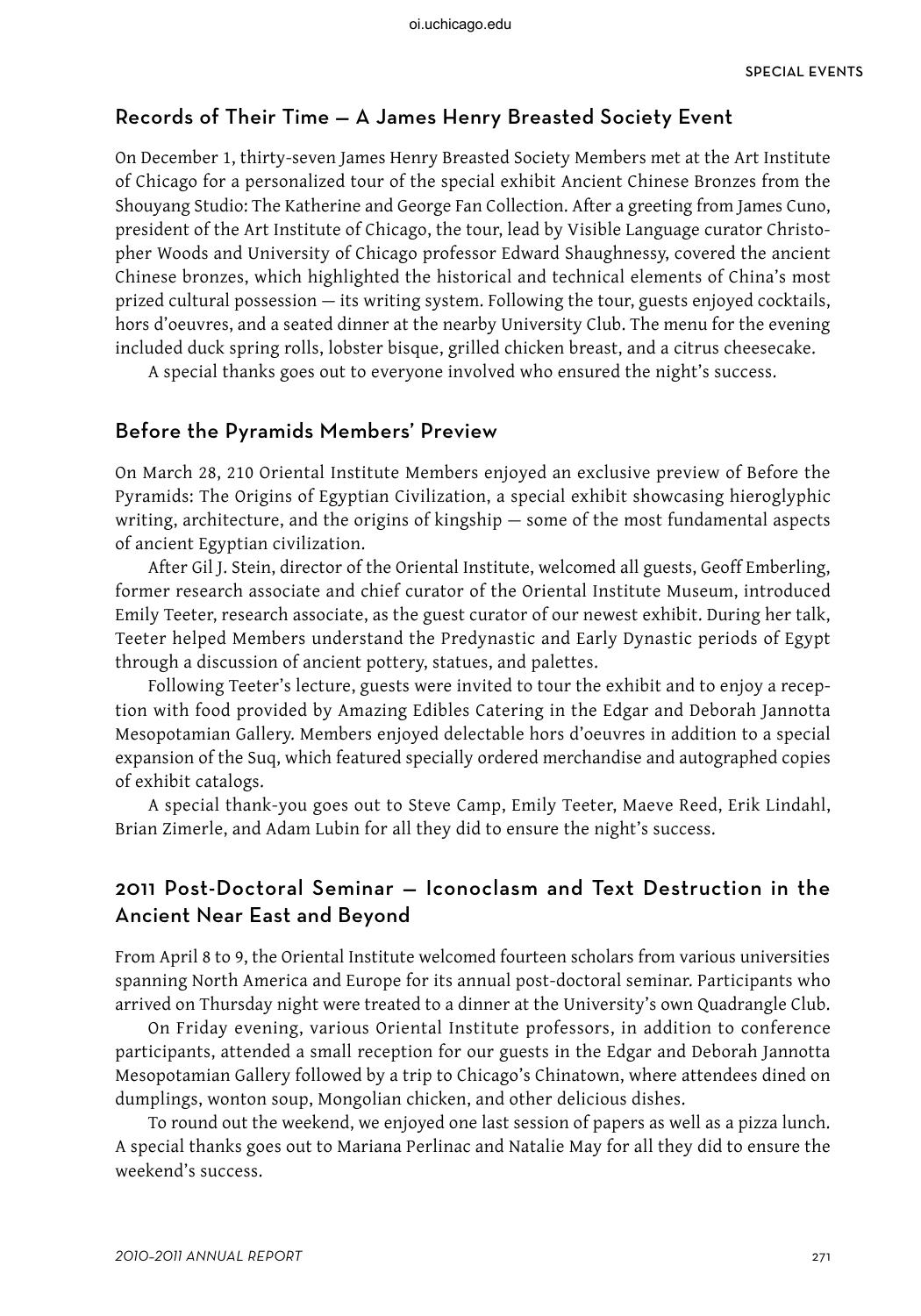#### Incredible Isfahan Film Premiere

On April 27, the Oriental Institute invited 250 Members and friends to witness the premiere of *Incredible Isfahan: Discovering Persia's Past*, brought to us by Iranian documentary film-maker and director Farzin Rezaeian. After an introduction by Professor John Woods of the University of Chicago's Department of Near Eastern Languages and Civilizations, guests took in the first public screening of the film. Afterwards, guests enjoyed an elaborate northern Iranian dinner provided by Masouleh restaurant. Fare included beef and chicken kabobs, multiple salads, and other Middle Eastern delicacies.

A special thanks goes out to Carole Krucoff and Abbas Alizadeh for all of their hard work.

## Feast with the Pharaohs: The 2011 Oriental Institute Gala

On May 2, the Oriental Institute invited 240 guests to feast with the pharaohs as it celebrated its 92nd year with an ancient Egyptian-themed, black-tie gala. As guests arrived, they mingled, enjoyed cocktails and hors d'oeuvres, and bid on a plethora of silent-auction items in the Edgar and Deborah Jannotta Mesopotamian Gallery.

Afterwards, attendees convened in Breasted Hall to listen to a presentation by Gil J. Stein, director of the Oriental Institute. The highlight was the presentation of the James Henry Breasted Medallion to O. J. Sopranos, longtime Member, donor, and friend of the Oriental Institute. After the medal ceremony, attendees also enjoyed a slideshow honoring all five emeritus Oriental Institute directors — Robert McC. Adams, John Brinkman, Janet Johnson, Bill Sumner, and Gene Gragg — and their various contributions to the Oriental Institute.

Following the presentation, guests participated in a live auction in Breasted Hall. Auction items included a catered dinner for ten in the Oriental Institute Museum galleries with University of Chicago paleontologist Paul Sereno, and a retrofitted museum case customized by Oriental Institute preparator Erik Lindahl. During dinner in the Museum galleries, guests enjoyed an elegant plated dinner, including filet mignon and lemon soufflé cake, served by Calihan Catering, Inc. Throughout the evening, guests were entertained by Environmental Encroachment, an acting troupe whose members dressed as a belly dancer, a pharaoh, a pharaoh's attendant, and a variety of other Egyptian personalities. Finally, to complement our Ancient Egyptian feast, guests were given individually wrapped chocolate pharaohs as favors.

Special thanks goes out to everyone who worked tirelessly to ensure the evening's perfection. A particularly special thank-you is extended to the Gala committee — Deborah Halpern, Andrea Dudek, Margaret Foorman, Mari Terman, and Susan Geshwender — without whom this event would not have happened.

#### Donny George Memorial

On June 1, the Oriental Institute hosted 200 Members and friends of the Chicago Assyrian community in celebration of the life of Donny George Youkhanna, Iraqi Assyrian archaeologist, anthropologist, and scholar. Beginning at 7:00 pm, guests listened to a lecture given by McGuire Gibson, professor of Mesopotamian archaeology and director of the Oriental Institute expedition to Nippur, Iraq. After the lecture, guests joined Gil J. Stein, director of the Oriental Institute, in the Edgar and Deborah Jannotta Mesopotamian Gallery to dedicate and exhibit case to Dr. Youkhanna. Attendees also enjoyed and array of cocktails and hors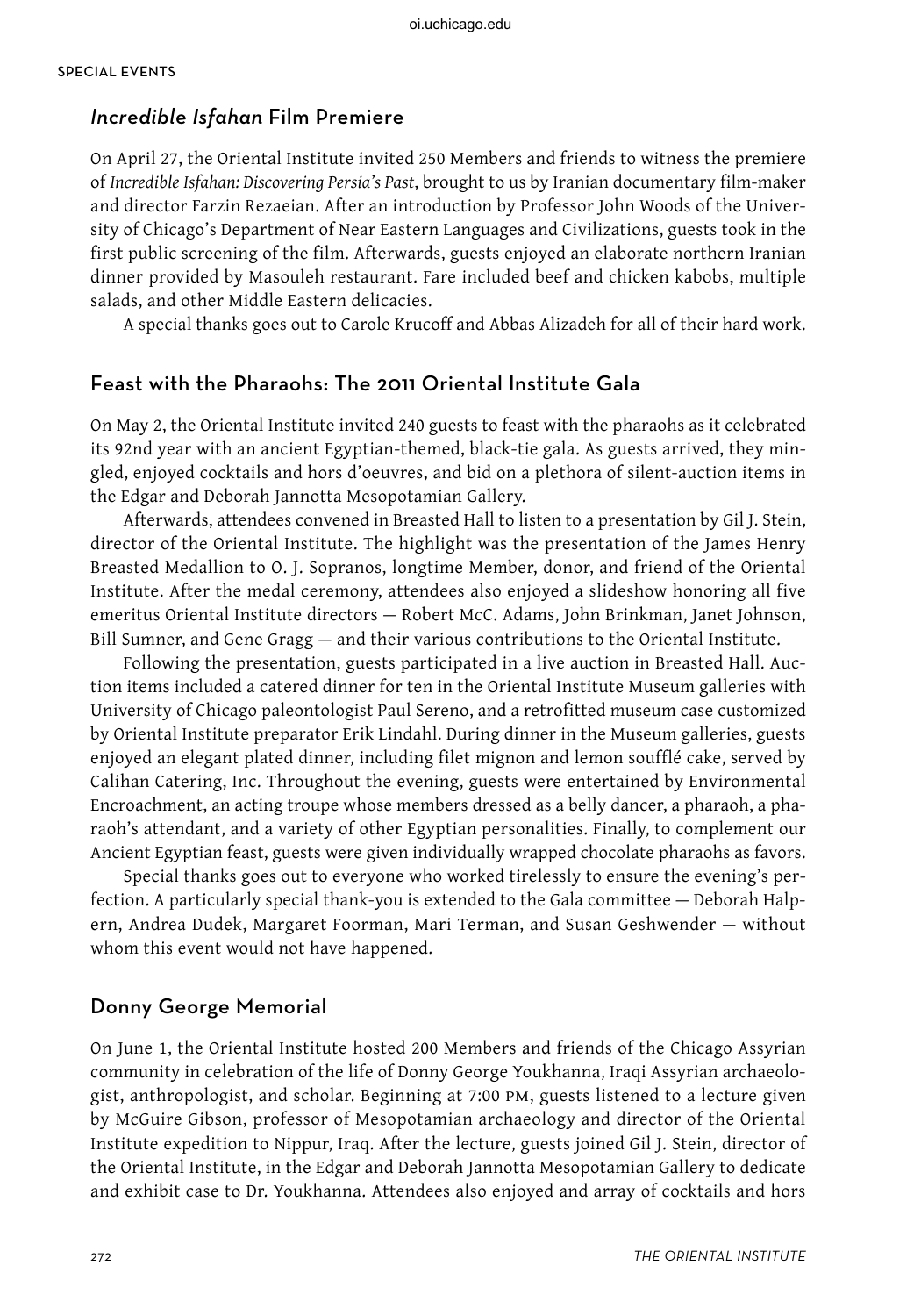2011 Oriental Institute Gala Photo Gallery

Guest check in and receive their BidPals to participate in the silent auction



University of Chicago President Robert Zimmer



Caterers and performers wearing Egyptian costumes and headdresses entertained guests with dancing, juggling, and music



Gil Stein delivering a presentation honoring emeritus directors of the Oriental Institute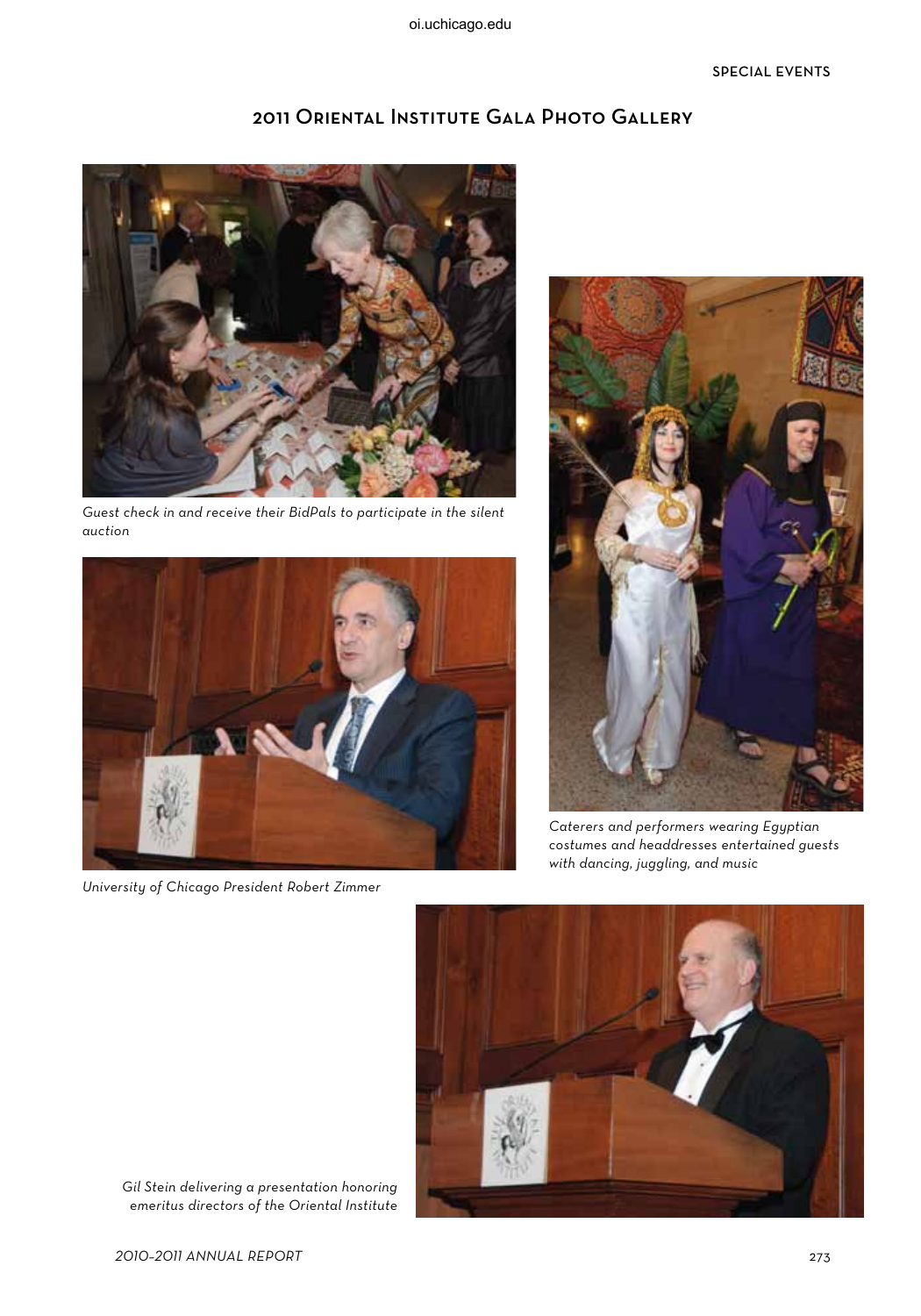

## 2011 Oriental Institute Gala Photo Gallery

Gil Stein presenting the Breasted Medallion to O. J. Sopranos



Breasted Medallion recipients past and present: (left to right) Carlotta Maher, Margaret Grant, O. J. Sopranos, and Janet Helman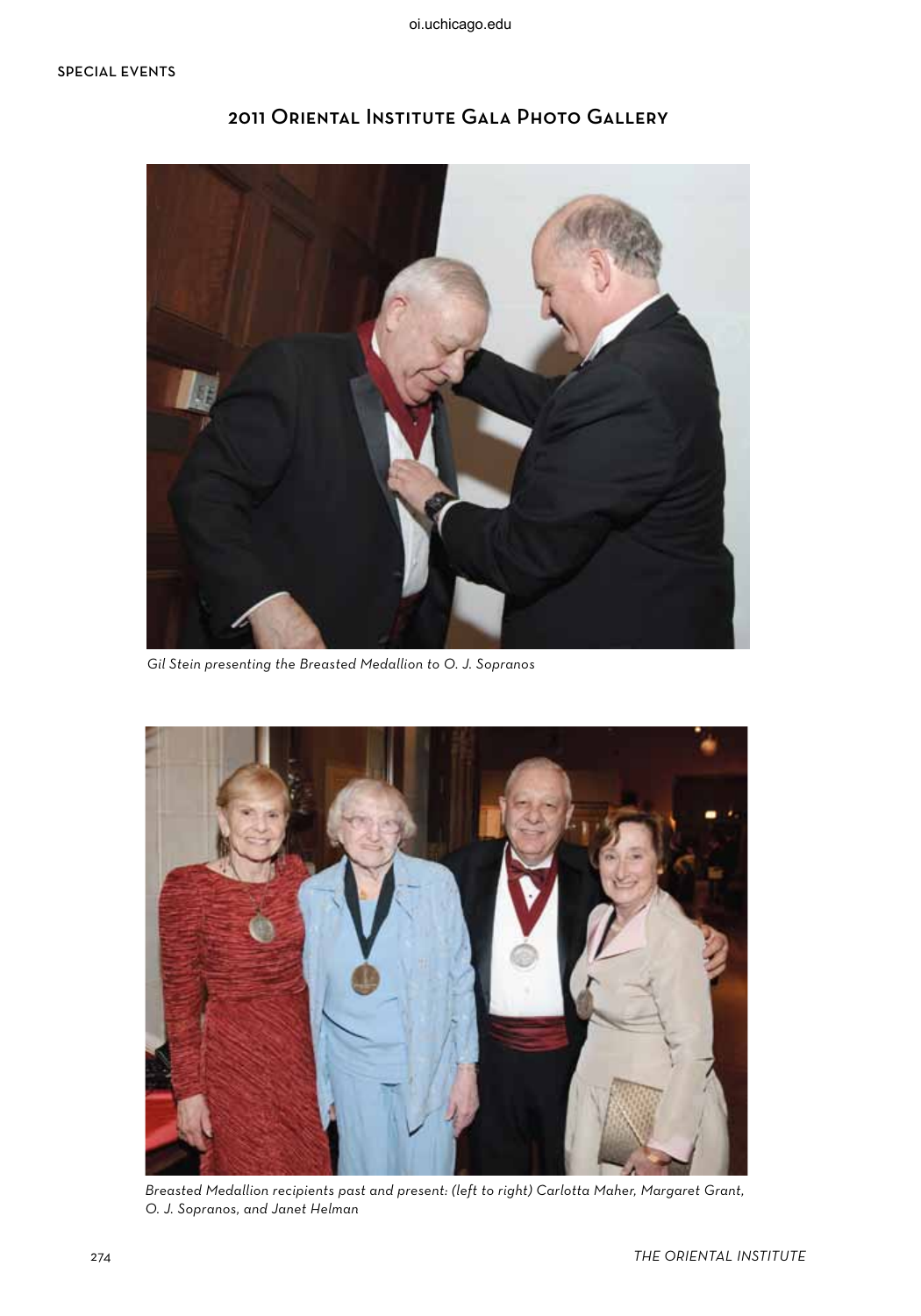

2011 Oriental Institute Gala Photo Gallery

Guests enjoying dinner in the Yelda Khorsabad Court of the Oriental Institute Museum: (counterclockwise from left) Janet Johnson, Greg Mueller, Betty Mueller, Don Whitcomb, Nicole Suzann Williams, Todd Schwebel, Liliana Lark, and Lawrence Becker



Clockwise from top left: Thomas and Linda Heagy with Ray Johnson and Jay Heidel; floral arrangement by Plants Alive and place settings provided by Calihan Catering, Inc.; Gala attendees Oriental Institute Visiting Committee Chair Harvey Plotnick, Todd Schwebel, and Lawrence Becker; Scott Branting, Morag Kersel, and Yorke Rowan